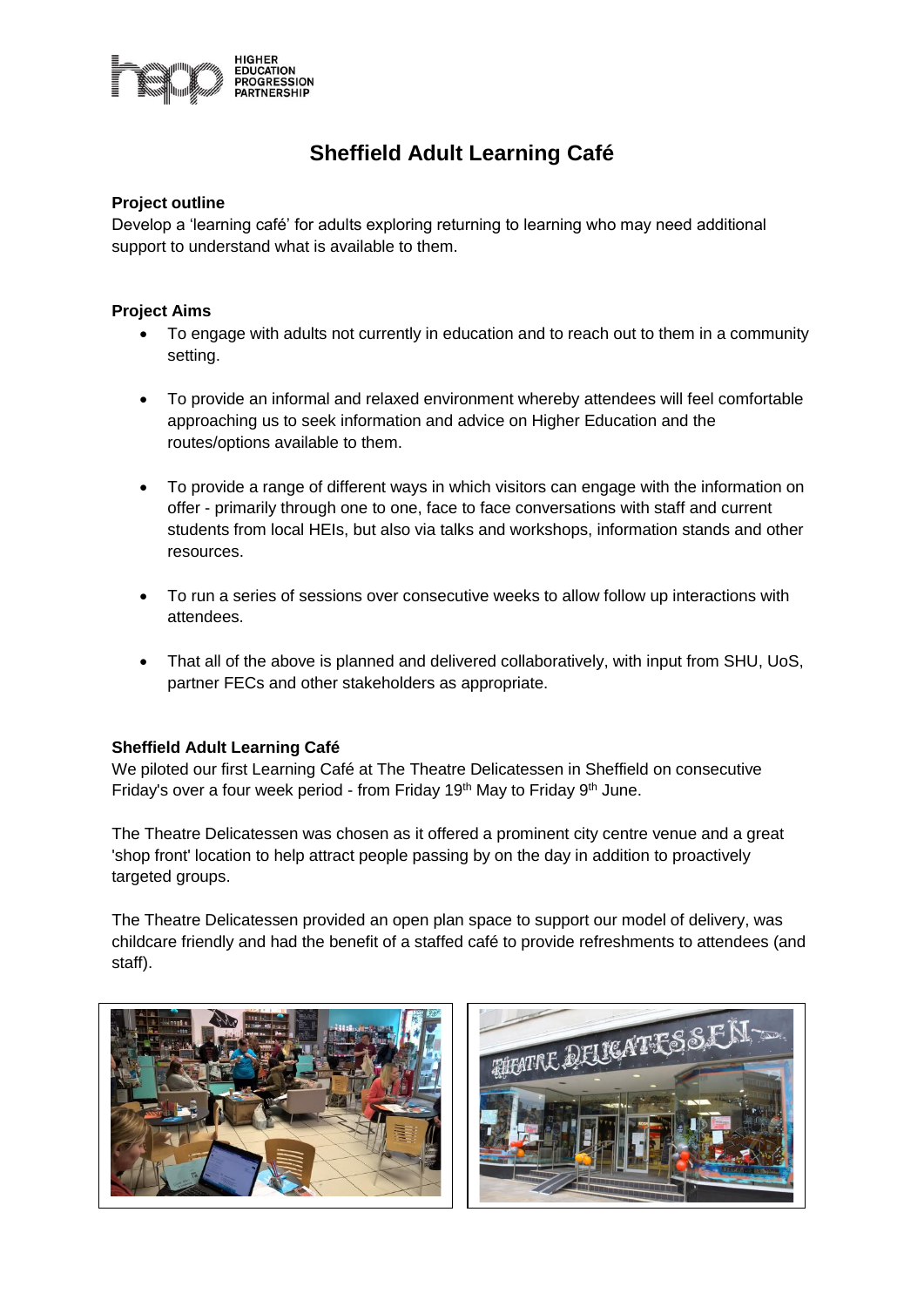

## **Communication**

Promoting the learning café to our potential audience was perhaps the biggest challenge to the success of this project. The working group therefore opted to promote our learning café via a range of channels to maximise interest and attendance.

We produced posters and flyers which were distributed throughout Sheffield at key venues where adults may be likely to attend such as local libraries, jobcentres, colleges, community centres and community venues including the new Google pop-up shop.

HEPP created a Facebook event page for the learning café which was co-hosted by SHU, UoS and Sheffield College and therefore promoted via each institution's Facebook pages as well as HEPPs. Partners also used Twitter to raise awareness of the event.



All partners were asked to identify existing networks and communication channels they currently used to communicate with mature learners in Sheffield. These networks were then used to promote the Learning Café and included Sheffield Learning Champions, NCT, Zest and Matrec.

Adverts were placed in the Sheffield Star and Sheffield Telegraph for the final week of the event.

## **Staffing**

This project was collaborative and required support from all local partners. Staff and mature student ambassadors from Sheffield Hallam University, The University of Sheffield and The Sheffield College were the primary staffing resource along with advisers from Hallam Union Advice Centre and staff from HEPP. This breadth of knowledge from across the partnership ensured that visitors to the learning café could speak to an appropriate person and have their questions answered.

## **Resources**

University and college staff/students were our main resource as we envisioned that one to one, face to face conversations would be the main way we wanted to engage with our target audience.

The venue had separate areas in which we housed institutional and generic/impartial HEPP materials. We also supplied fun and engaging materials for young children to use while parents were speaking with staff. HEPPs "Pathways" films, featuring mature students from across the region were playing on a large screen throughout all four events.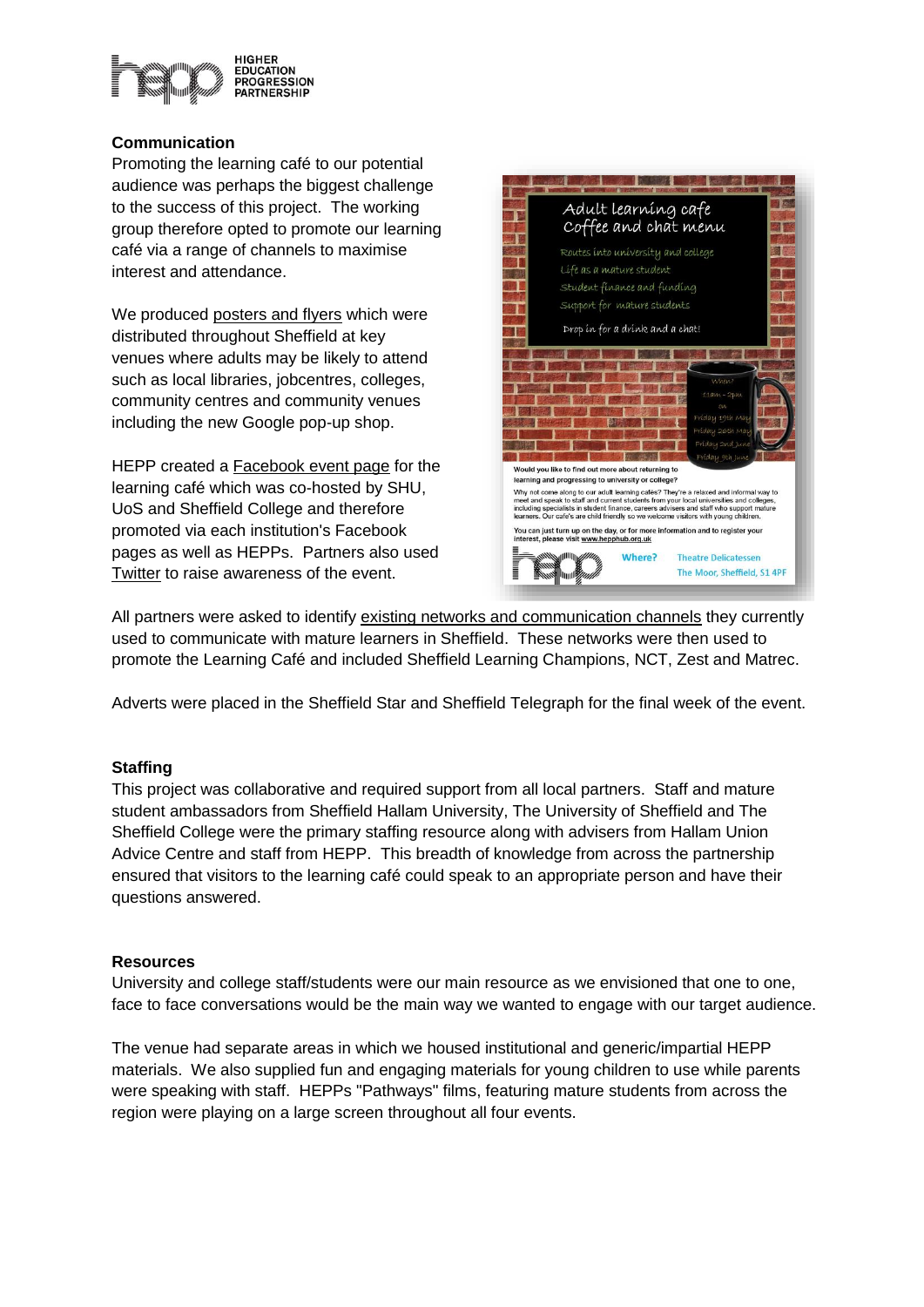

## **Impact**

- **48 adults attended** our learning café's over the x4 days
	- Of the 22 attendees who completed an evaluation form: - **100%** said they found the event beneficial
		- **100%** said they would recommend this event to others
		- **86%** said they intended to apply for a course in the future, with **14%** stating "maybe"



*"Lovely people and very useful. Thank you."*

*"I learned of financial avenues and solutions I did not know I had before."*

*"In depth information and great understanding staff."*

*"Answered all my questions, made me feel incredibly welcome, and would definitely recommend to others."*

*"After chatting to the staff I feel like I can see my options a little more and I'm looking forward to the follow up contact which will help me event more!"*

*"Tailored information about my options with regards to higher education opportunities."*

*"Good place to buy tea!"*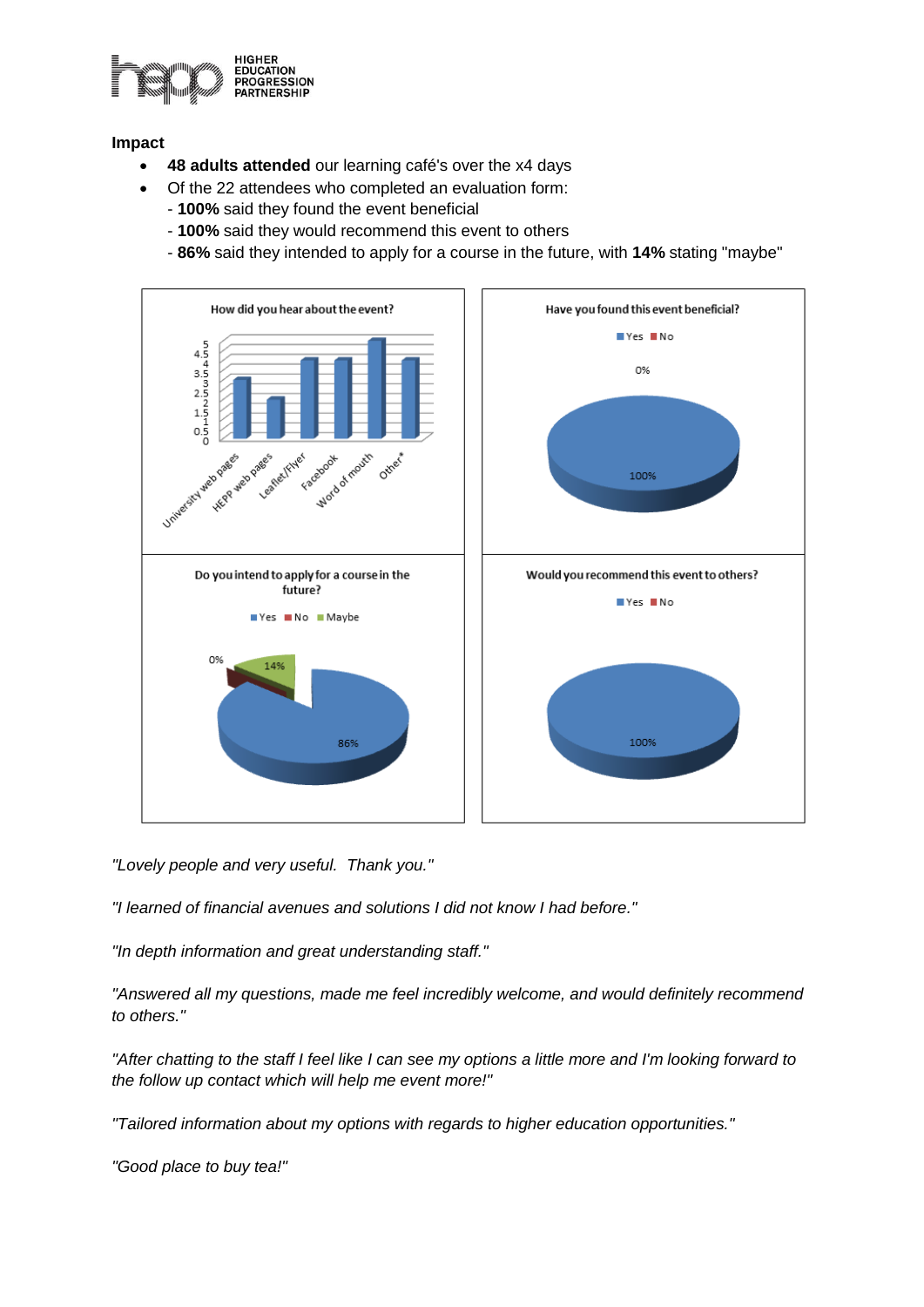

## **Future learning**

## 'One off' visits vs a series of progressive interactions

During planning, the working group was unsure if the model of hosting the café on consecutive weeks would facilitate repeat / follow up interactions with attendees. The Sheffield pilot indicated that almost all interactions were one off and that a progressive, multiple interaction model was not appropriate at this point.

Linked to the above the attendance pattern of visitors to the learning café programme did not lend itself to a series of talks and workshops. Content/delivery of the learning cafés instead needs to focus on one to one, face to face advice and guidance.

## Staffing of learning cafés

Partners fed back that committing staff members for four consecutive Fridays was quite resource intensive for them, particularly when those dates conflicted with institutional priorities. One potential solution to this would be to deliver a similar number of events, or even more events, over a longer period of time for example every six weeks for 5-6 months.

## Promotion of learning cafés

Promoting the event in advance to targeted groups is critical to the success of the project. Local partners will have a key role in identifying those groups/networks.

Although use of social media was beneficial partners and attendees fed back that hardcopy publicity such as posters, flyers and newspaper advertising had a larger impact on raising awareness of the event.

## Future demand?

Feedback from attendees was incredibly positive (see impact stats). Those who participated found the learning cafes beneficial to them, stated they would recommend such an event to others and indicated that they would be looking to apply for a college or university course in the future.

Feedback from HEI partners attending over the x4 weeks was that the learning café pilot was extremely beneficial to them as a means of reaching out to prospective mature learners who would be unlikely to visit them on campus to enquire about a college or university course.

Although Higher Education was the ultimate goal for the majority of attendees we engaged with, gaining Further Education qualifications would be a necessity for many of them in order to progress. FEC representation was therefore an essential component of the learning cafés and a great opportunity to engage with and recruit mature learners.

## Sheffield College

*"The event proved to be very useful. The majority of queries we had were regarding funding available for adult learners. The second most common query was regarding our access courses.* 

*We have received two applications for our access Health Science and two applications for our humanities access course through the event. We expect to get further applications from people who attended once they have decided which course is most appropriate for them. We also had a*